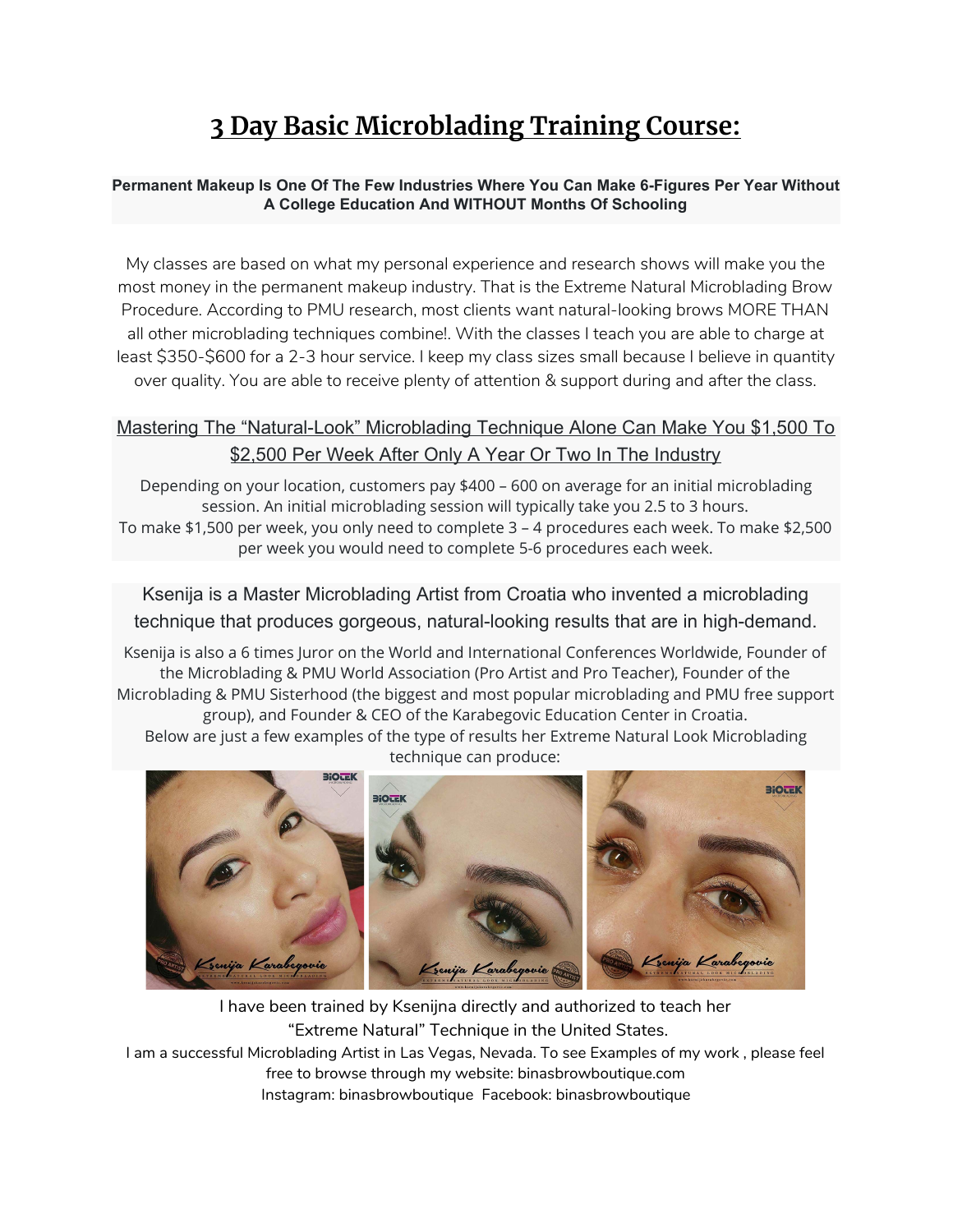

## I will be teaching a Basic Microblading Course in Las Vegas, Nevada March 17th - March 19th 2019

You will be learning Ksenija Karabegovic "Extreme Natural" Technique. As a bonus for you, she will be the one to review and sign off on your Certification of Completion. It will be signed off by one of the best of the best so that you start out a step ahead of your local competition.

## **Important Registration and Class Information:**

## Class Length:

The basic microblading class is 3 days long. The class can be one on one or up to 6-10 microblading students. You will be scheduled to come to training at 9:30 am and you will finish daily around 4:00-4:30 pm. You will receive a lunch break around 12:15 pm (45 minutes). Lunch is included.

## What's included?

- Name Brand Start Up Microblading kit good for 40-50 clients. High quality products and tools that I personally use with all my clients including the TinaDavies-Permablend pigment line and blades.
- Aftercare paperwork and products that I use for each client.
- Smaller classroom sizes for undivided attention and support.
- Full day training hours from 9:30-4:30.
- Microblading manual along with hands on training. You will practice how to brow map and do proper strokes on a latex/rubber skin with my assistance.
- Live model demonstration done by instructor at the end of the third day.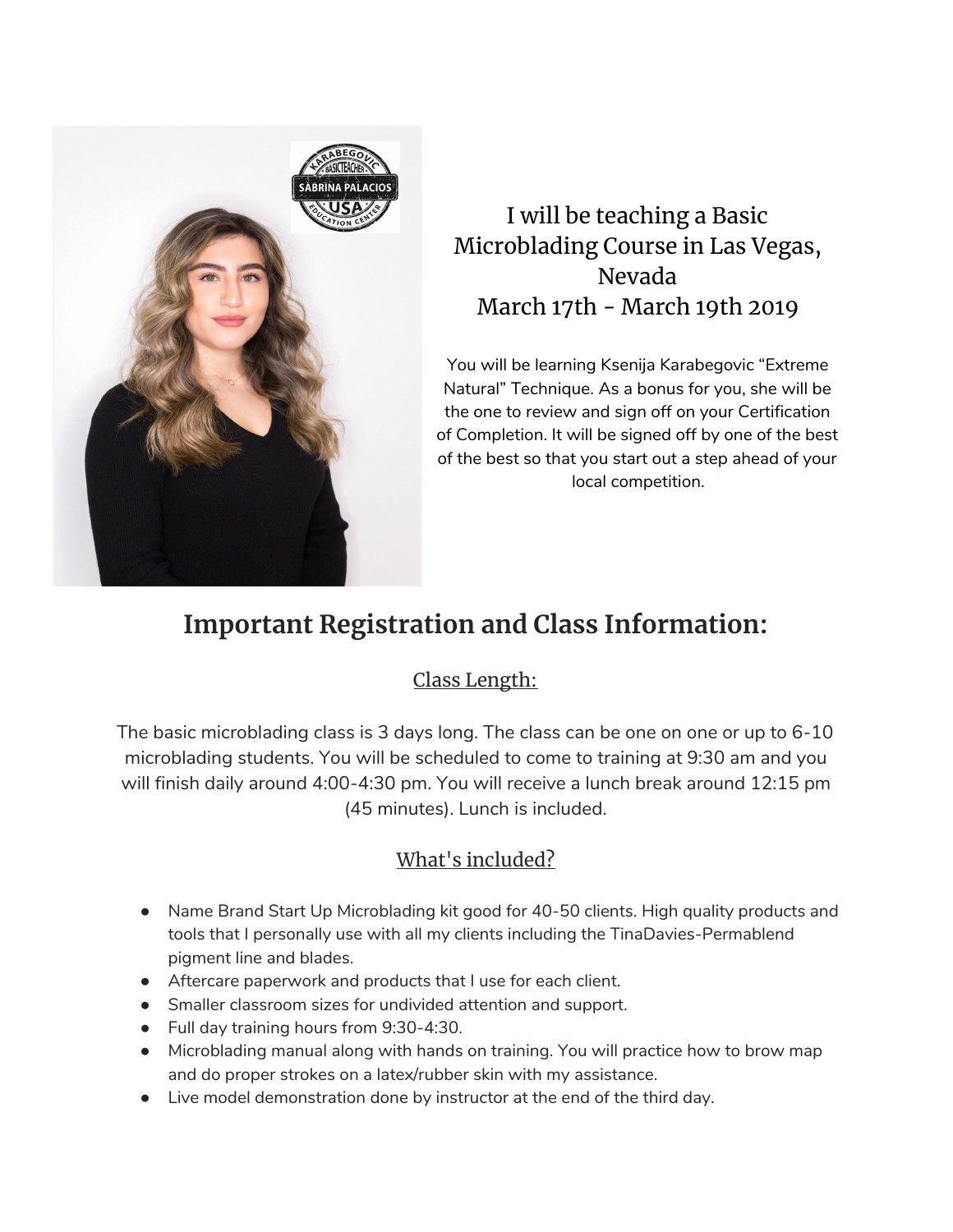- Tips & Tricks to photos, social media, marketing, and more
- Online support after your course is complete.
- Apprenticeship opportunity available for my students in Las Vegas, Nevada

### How to Schedule:

To schedule your class, I will need your \$500 non-refundable down payment a month before the first day of the training to reserve your seat and cover the cost of your training kit. You will owe the balance of training (\$2,500 is the balance, \$3000 is the total cost) 10 days before the training. This can be paid with a credit card, paypal, venmo, and/or cash whichever is convenient for you. However, if you choose to pay with a credit card, paypal, or venmo there is a 3.0% fee added.

Make back your Training Investment after ONLY ten clients. This is charging the minimal starting fee of \$300 per client! Once you are more experienced and confident, you can charge between \$500-\$700.

## Things You'll Need:

On the first day of class, you will receive a manual which will be discussed throughout training and a start-up kit including Tina Davies-Permablend Pigment Line (will be good approximately for your first 50-70 clients).

**YOU MUST BRING:** Your Blood-Borne Pathogen Certificate with you on the first day. Please research what your county requirements are and take an approved online class according to your area's regulations. We use www.cathymontie.com and American Red Cross, but every county will vary.

## Models:

Models are not required. If you choose to do a few blading strokes on a live model, you must provide and have already passed the health department test (http://southernnevadahealthdistrict.org/body-art/body-art-card.php) or have a permit form SNHD to work on live models. The model must have brow hairs still existing and they have to complete all the paperwork and consent forms. You will receive your Microblading Artist Certificate. However, you will have to submit 5 case studies after the completion of the course. Microblading is a Skill and an Art Form.

Like any art form, you have to practice it to master it.